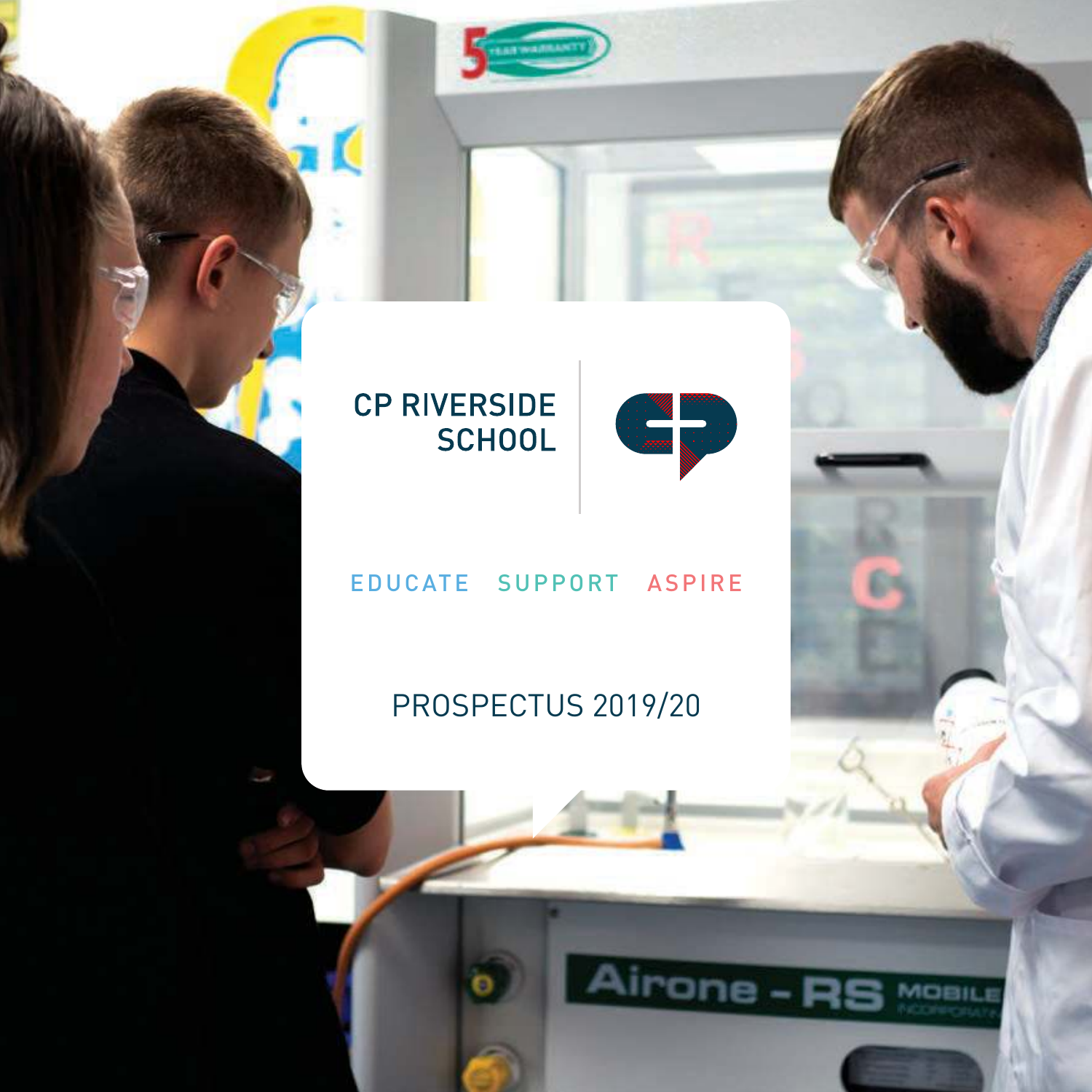

| • Our School         | $3 - 4$   |
|----------------------|-----------|
| • Our Students       | $5 - 6$   |
| • The CP Way         | $7 - 8$   |
| • School Day         | $9 - 10$  |
| • Character Traits   | $11 - 12$ |
| • Healthy Lifestyles | $13 - 14$ |
| • Student Engagement | $15 - 16$ |
| • Learning Support   | $17 - 18$ |
| • Learning Pathways  | $19 - 20$ |
|                      |           |

• Next Steps 21-22

2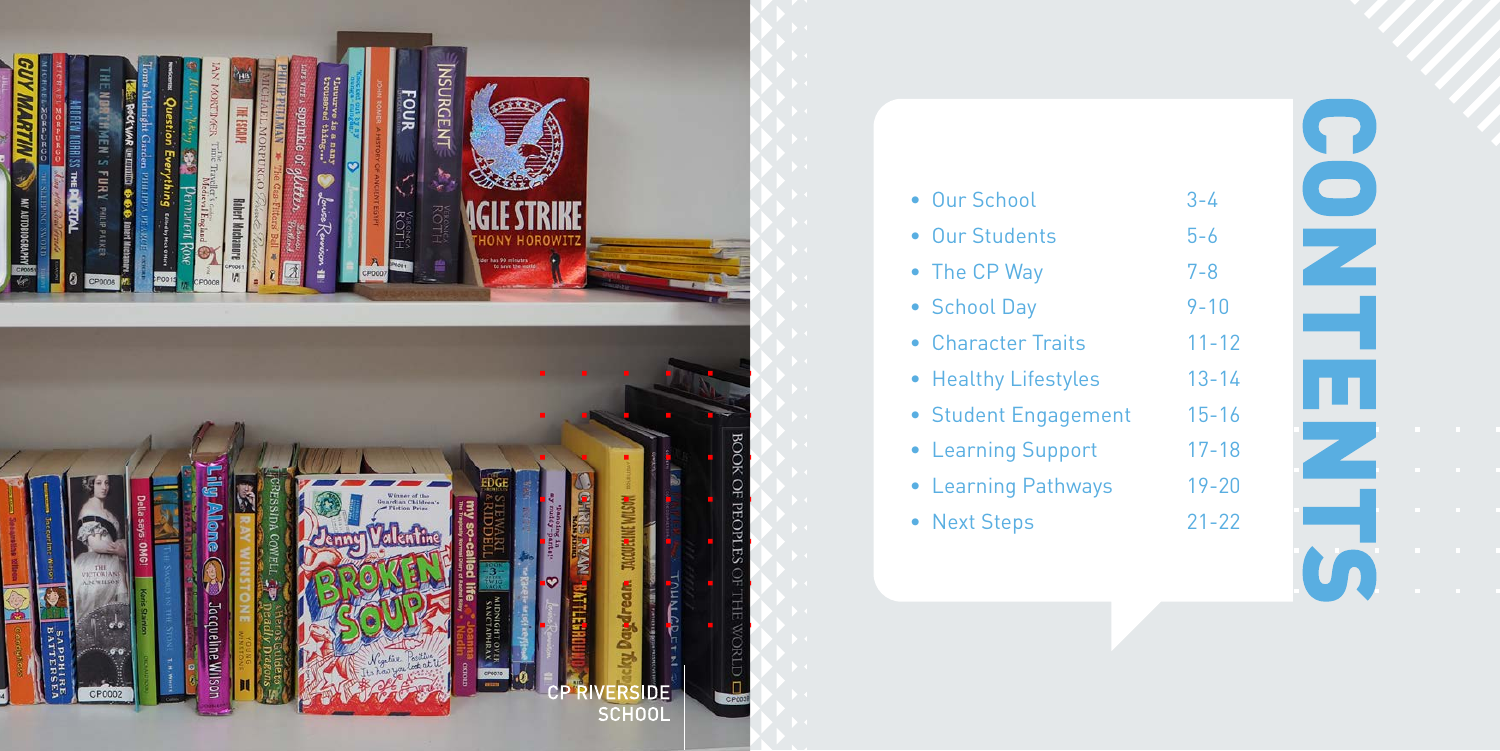

We are a small school situated within the City of Nottingham, delivering an alternative education curriculum to 12-16 year-olds who, for a variety of reasons, find it difficult to engage and succeed in a mainstream school, or are without a school place.

We work in partnership with Nottingham City and Nottinghamshire mainstream secondary schools to educate young people who need a different approach to learning. We also have strong links with Nottingham City and Nottinghamshire County Local Authorities who commission school places with us.

Our students learn in small classes and we are able to provide a tailored curriculum of learning and personal development for students in years 8, 9, 10 and 11. We aim to include all students in every aspect of school life and meet their individual needs by removing barriers to learning, raising their self-esteem and building confidence and resilience.

CP Riverside provides a supportive and aspirational environment which aims to ensure students make the necessary progress in order to achieve appropriate qualifications that provide a pathway to a sustainable post-16 destination. We are an accredited Exam Centre for GCSE, BTEC, and other vocational and Functional Skills qualifications.

> OUR **SCHOOL**

 $51$ 

as serio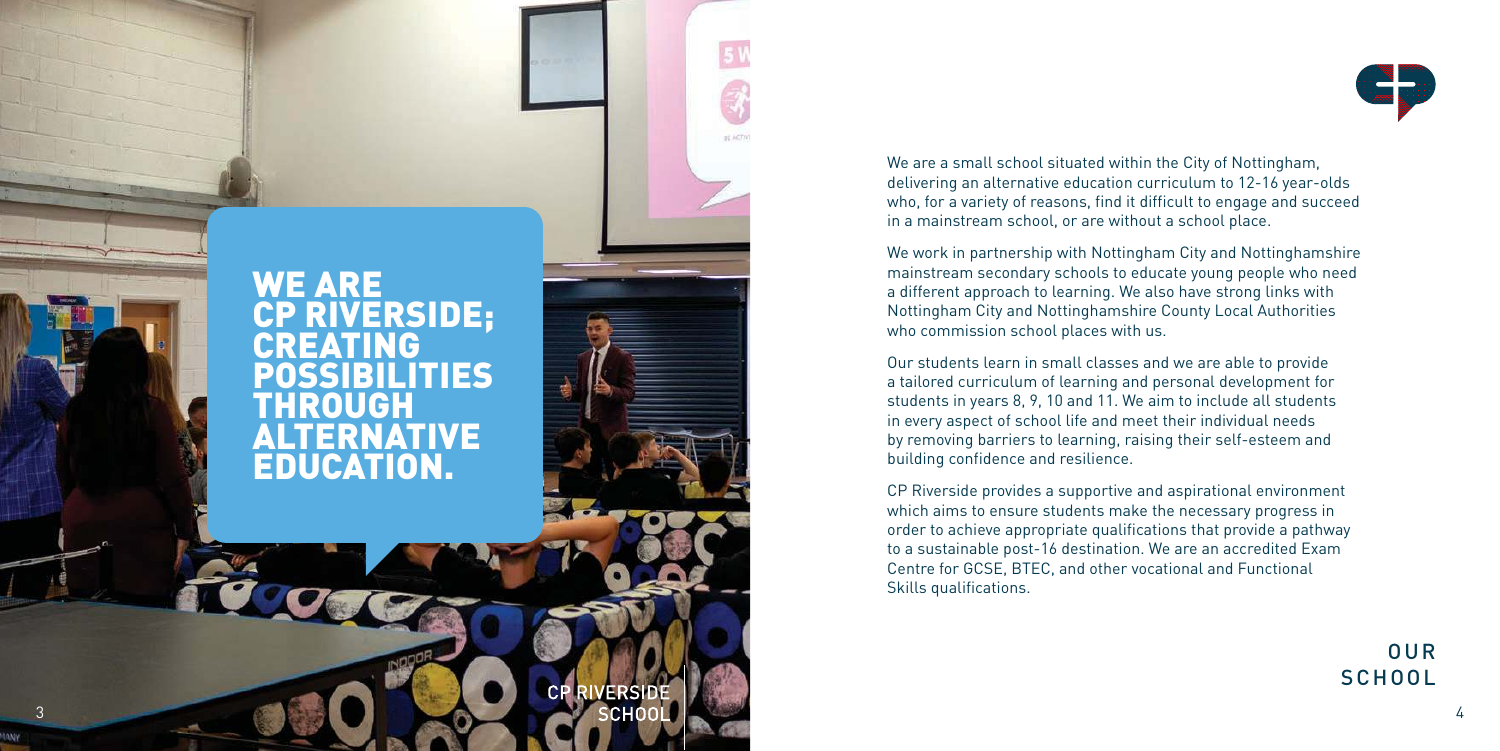### OUR STUDENT

Our school educates and nurtures 12-16-year-olds in years 8, 9, 10 and 11 who, for a variety of reasons, find it difficult to enjoy, engage and succeed in a mainstream school.

> **CP RIVERSIDE SCHOOL**



Successful CP Riverside students are those who:

- require a different approach to their education and learning;
- will benefit from a personalised timetable and small class sizes to help stabilise behaviour, aid progress and achievement;
- will value the support of an individual mentoring intervention programme;
- will enjoy belonging to a caring, small school community.

Our students are encouraged to see the transition to CP Riverside as a positive step in their learning journey. We are committed to providing opportunities for all our students to develop a greater understanding of the world around them, including opportunities to participate in work experience placements, educational visits, off-site enrichment activities and opportunities to invest in the local community.

> OUR STUDENTS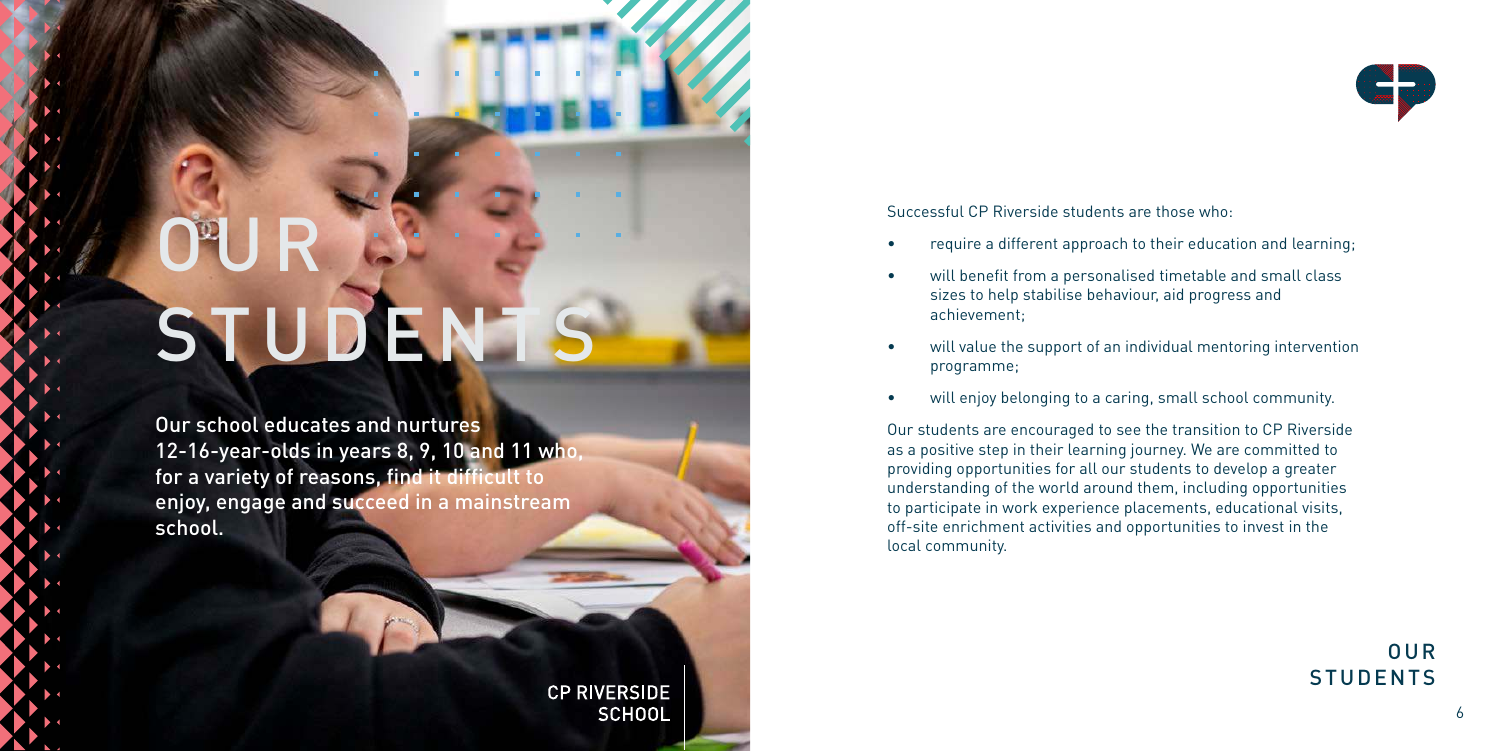## THE CP WAY

The CP Way is fundamental in ensuring our students are able to learn in an environment that focuses on recognising positive changes, the importance of using positive language and demonstrating behaviours that will allow them to access the benefits of being educated at CP Riverside. Our staff are expected to build secure relationships with our students, offer praise wherever possible and challenge negative behaviour in a non-confrontational manner.

> **CP RIVERSIDE SCHOOL**

We adopt the PACE (Playfulness, Acceptance, Curiosity and Empathy) practice to enable students to feel safe and secure whilst at CP Riverside.

**Playfulness** is about creating an atmosphere of lightness and interest where no-one feels judged or criticised. Our approach reassures students that disagreements and conflict are only temporary and will not harm positive relationships.

**Acceptance** is about communicating to the student that we accept their wishes, thoughts, feelings and motivations that are underneath any outward negative behaviour. Accepting any student's intentions does not mean accepting the behaviours that are demonstrated. Our students recognise that whilst negative mindsets and behaviours are challenged, it is done so without causing damage to the relationship.

**Curiosity** enables us to further understand the motives or reasons for the way a student is feeling or behaving. We use curiosity as a way of supporting students to reflect upon a situation and adopt a solution-focussed approach. As curiosity is non-judgemental, this can help our students to be open to how they, and other people, are thinking and feeling. Curiosity lets students stay open and engaged in conversations, which, over time, should lead to a more positive response.

**Empathy** allows our students to feel the member of staff's compassion for them. By recognising that a situation could be difficult for a student, we demonstrate that we do not expect our students to journey challenges alone.

> THE CP WAY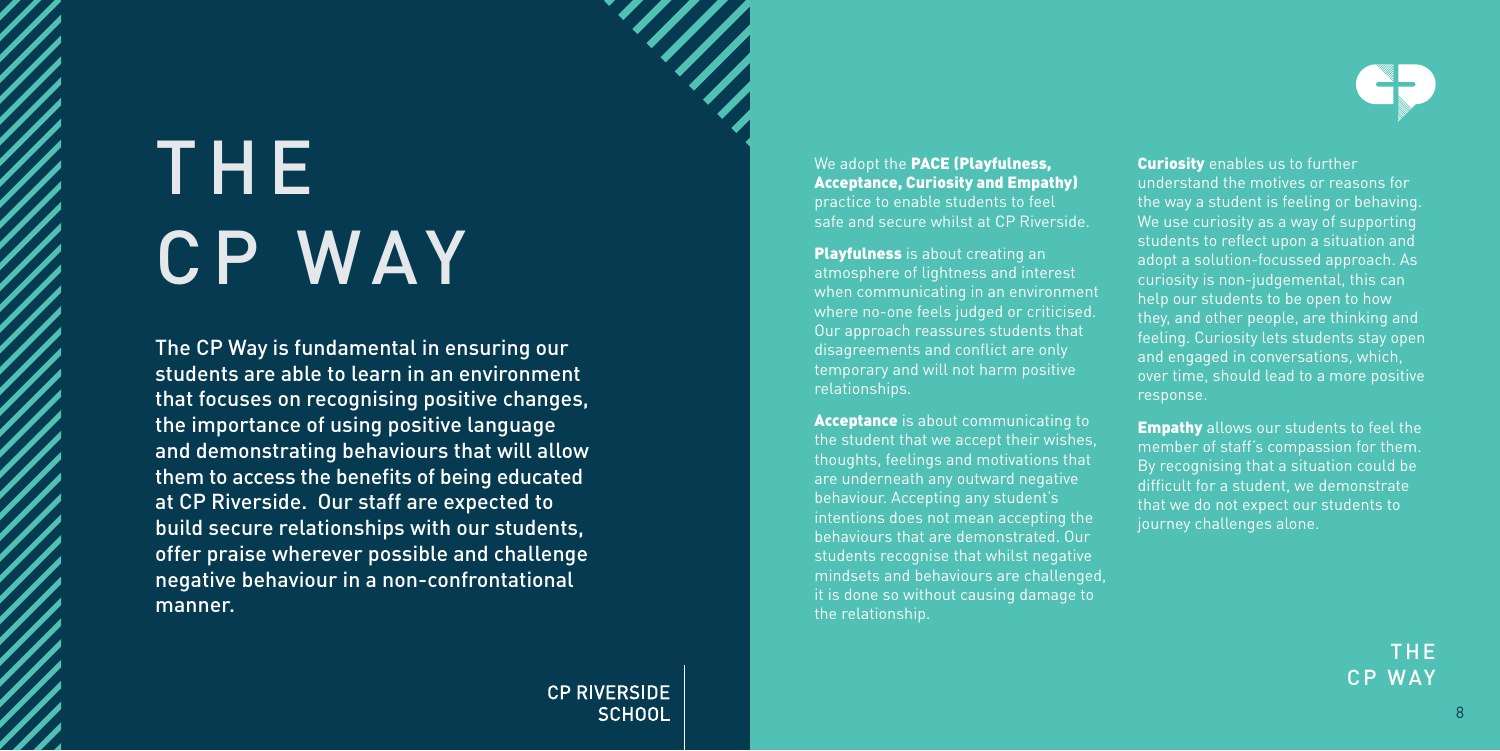

S C HOOL DAY

Our school day is specifically designed to enable students to maximise their learning and enjoyment in school life.

Students are welcomed every morning into school by our Student Engagement Team and can then enjoy a free breakfast before the school day begins.

n

m.

T

Our lessons are 45 minutes long and are punctuated by 15-minute breaks to ensure a smooth transition between lessons. During break times, students can get involved in activities such as table tennis and pool, read one of our books, or simply sit in the Hub and talk with their peers and staff.

Each year group has a specifically designed curriculum that is tailored to provide them with everything they need in order to prepare for their future.

> **SCHOOL** DAY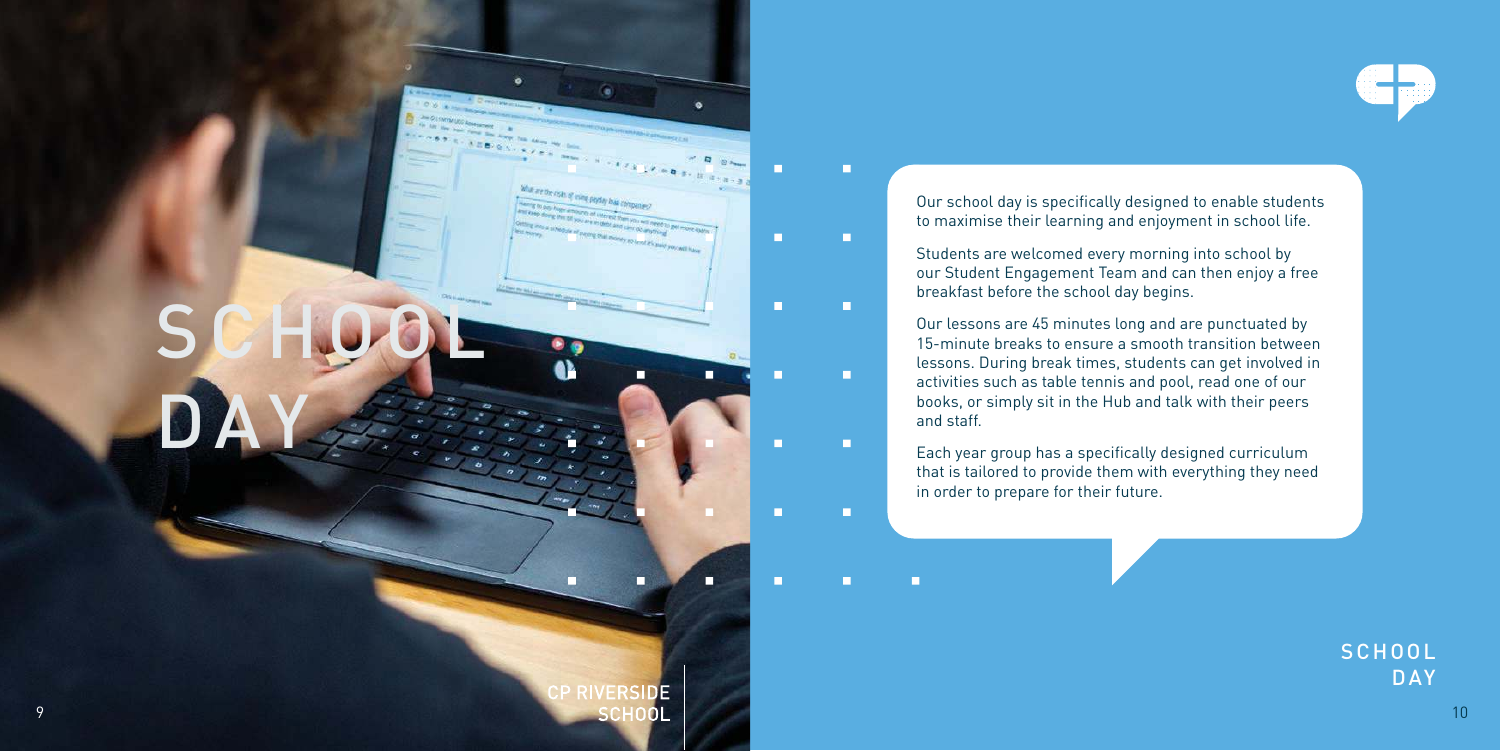### CHARACTER **TRAITS**

At CP Riverside, we regularly assess students' personal development against our character traits.

Our character traits are at the centre of the school's culture and provide a constant reminder of the qualities that all of our students need to become successful learners and employees in the world of work.

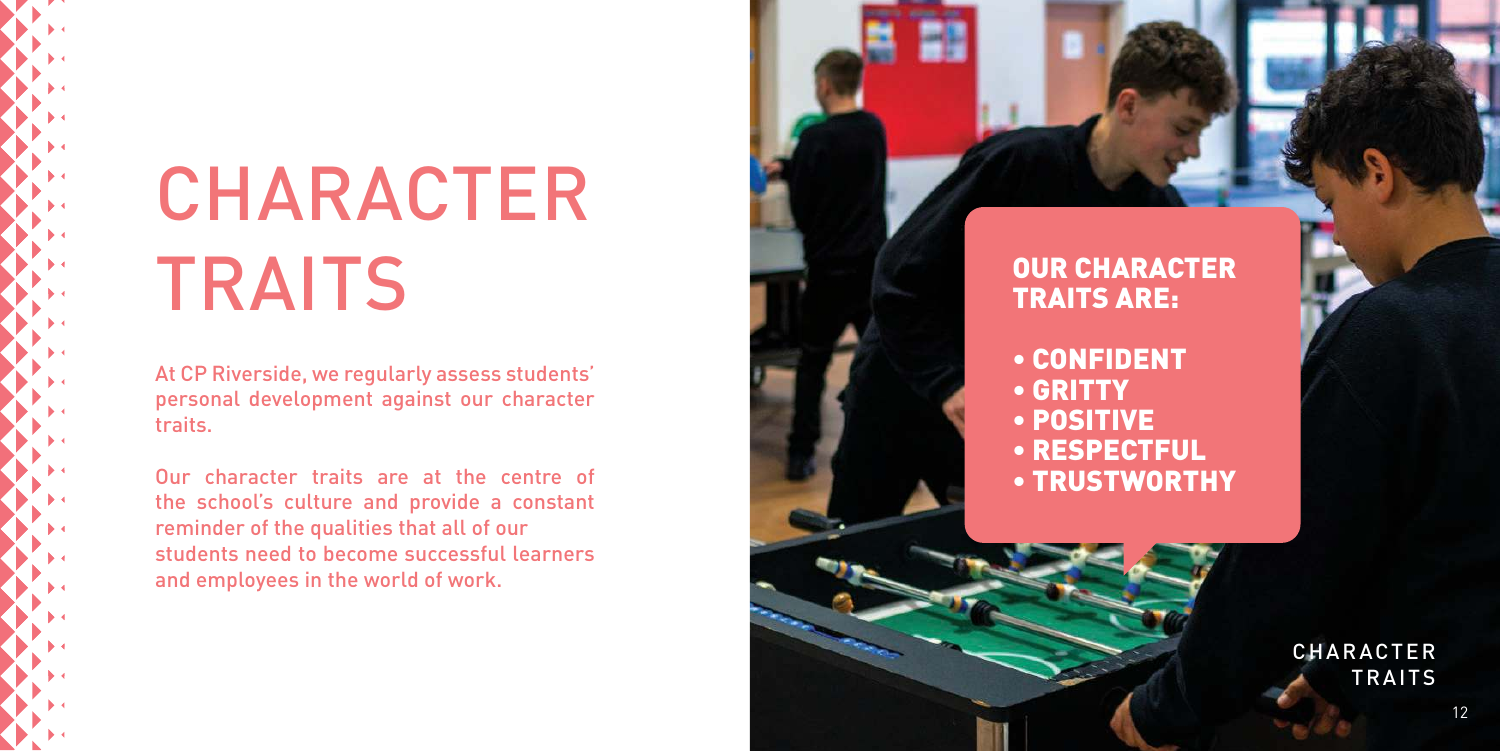### HEALTHY LIFESTYLES

Having a healthy student cohort is important to all at CP Riverside. We actively encourage students to participate in physical activity, whether it be in sports lessons, breaktimes or lunchtimes or during Enrichment. Our Sports Hall and Rec allow all students to prioritise their health and well-being whilst studying with us. There are numerous opportunities to be active at CP Riverside every week.

every day, offering students and a choice of a hot or cold lunch. We consider this an important part of our school day which is available for all of our students.

students participate in a range of enrichment activities both on and off-site. Many of the enrichment activities promote healthy lifestyles, encourage students to be active and to develop skills and qualities that will enable students to perform successfully as part of a team, communicate effectively with others and engage in new experiences.

> **HEALTHY** LIFESTYLES

**CP RIVERSIDE** 13 and the contract of the contract of the Contract of the Contract of the contract of the contract of the contract of the contract of the contract of the contract of the contract of the contract of the contract of the con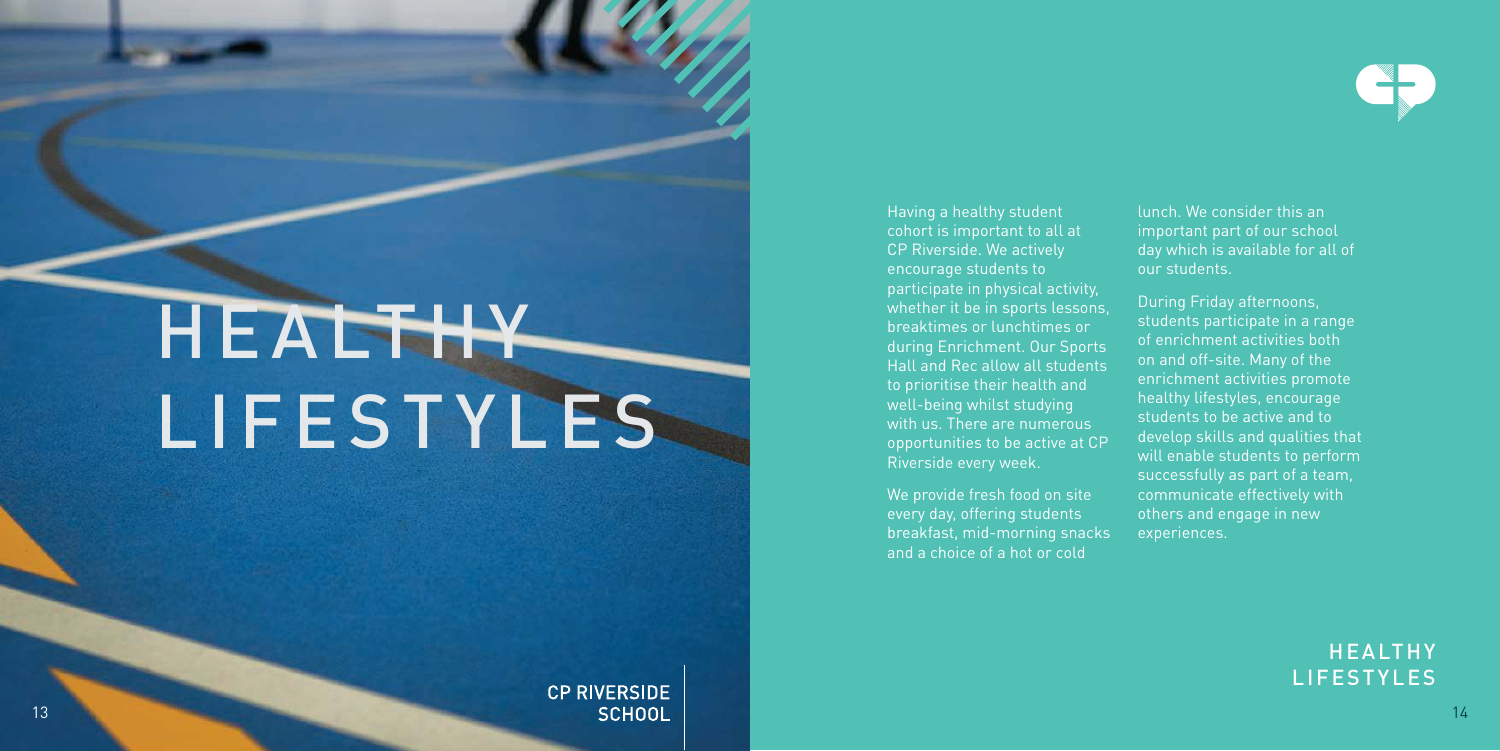### **LGEME**

STUDENT

At CP Riverside we believe that our students should be given every opportunity to develop emotionally, socially and academically in order to achieve their full potential.

**CP RIVERSIDE** 15 and 20 and 20 and 20 and 20 and 20 and 20 and 20 and 20 and 20 and 20 and 20 and 20 and 20 and 20 and 20 and 20 and 20 and 20 and 20 and 20 and 20 and 20 and 20 and 20 and 20 and 20 and 20 and 20 and 20 and 20 and 20 an

Engaging students in learning is a fundamental part of school life at CP Riverside. Our Student Engagement Team take time to build positive relationships with students to ensure they feel supported and are able to make progress academically and develop personally.

All students at CP Riverside undertake an extensive mentoring programme throughout their time with us.

Our mentoring programme is designed to:

- support students to understand, regulate and communicate their emotions;
- improve students' motivation and determination to succeed;
- improve the aspiration of students when considering post-16 opportunities.

In addition to mentoring support, our Student Engagement Team delivers tailored interventions to students who are finding it difficult to sustain engagement in education or who need a different approach to unlock their potential.

The team works with small groups of students for a 4-6 week period and focuses on topics such as communication skills, teamwork, problem-solving and self-management.

Our programmes are evaluated regularly to ensure that our students have access to the support needed to enable them to fulfil their potential.

Our Engagement Leaders play a vital role in communicating with parents/carers to keep them up to date with how their child is progressing at CP Riverside.

#### **STUDENT** ENGAGEMENT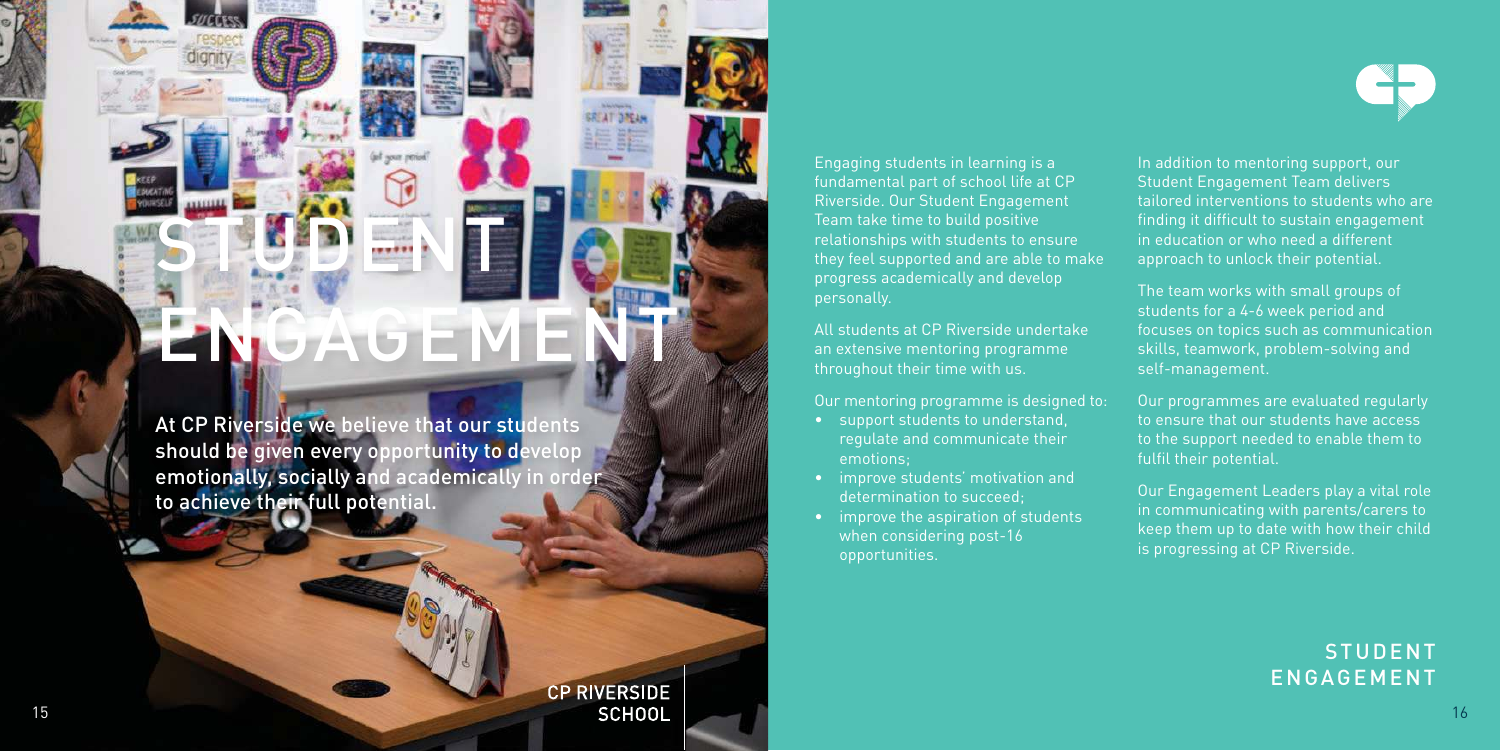# LEARNING SUPPORT

Early identification of a student's needs is essential. Our own assessments coupled with the information and data gathered from commissioners, parents/carers and external agencies, help us to identify, clarify and work towards meeting these individual needs.

**Kham A Principal** 

**Balcares: 3** 

Critim 1

**CP RIVERSIDE SCHOOL** 

To create possibilities for students to achieve their full potential at CP Riverside we:

- Teach students in small groups, providing materials suited to individual needs;
- Have a strong team of Teaching Assistants, with specific subject knowledge;
- Provide 1-2-1 booster sessions for literacy and numeracy;
- Provide a suitable physical environment with wheelchair access and a sensory room.

We pride ourselves on knowing each student as an individual. We address specific needs by putting in place relevant and targeted interventions in order to provide a personalised learning programme where necessary. In this way, we aim to improve and enhance the mental and emotional well-being of students whilst supporting them both in and out of the classroom with their academic learning.

For students with an EHCP, support is allocated according to the needs identified on the plan.



LEARNING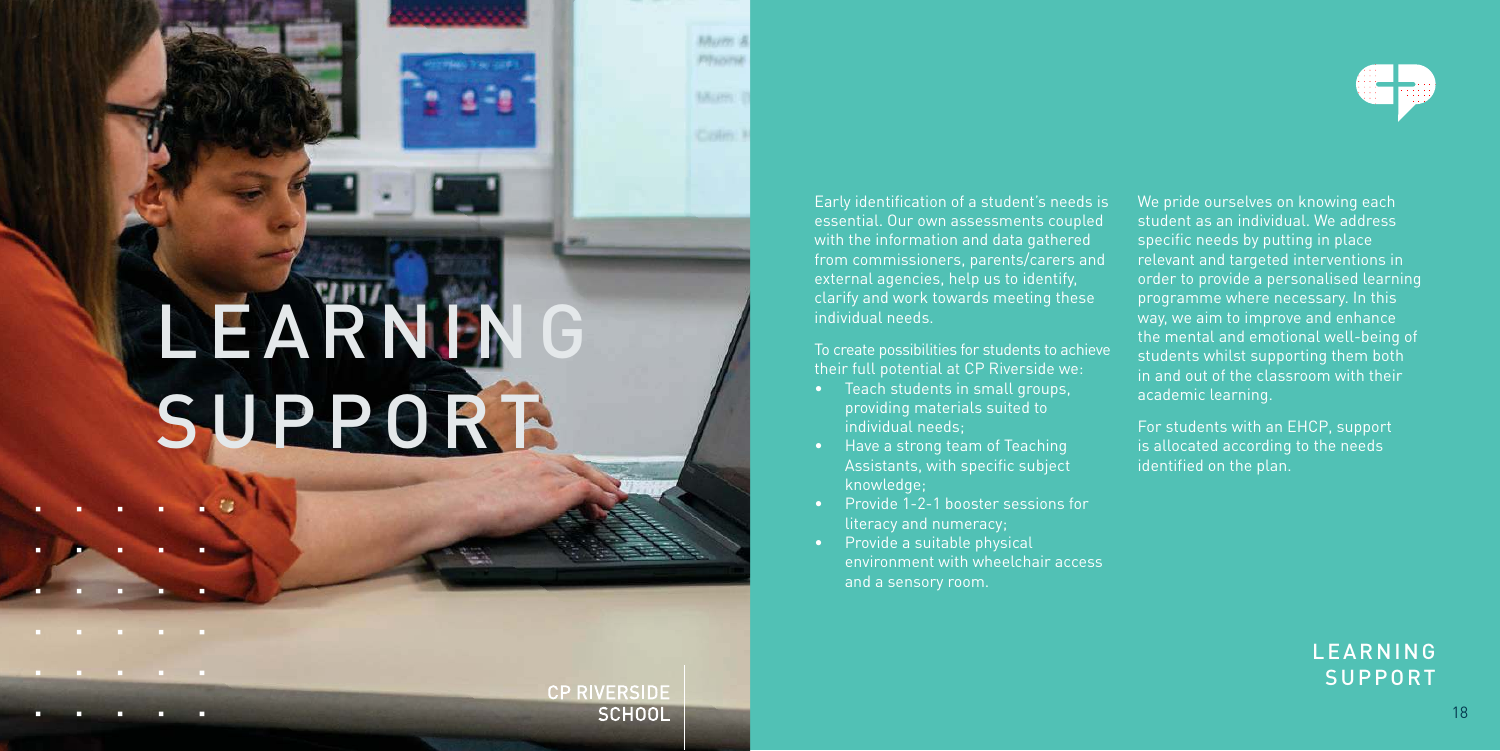### LEARNING PATHWAYS

We provide a broad and balanced curriculum that offers a pathway to success for all of our students.

> **CP RIVERSIDE SCHOOL**

19

Our curriculum offer is differentiated between Key Stage 3 and Key Stage 4, enabling students to gain the necessary qualifications and skills to transition into a post-16 destination.

Students in Key Stage 3 follow a traditional curriculum of English, Maths, Science, IT, Humanities, Spanish, Art, Music Technology and Sport. This curriculum maximises every opportunity for students to acquire knowledge that is fundamental as part of their development but also allows them to experience subjects that are on offer at Key Stage 4.

Key Stage 4 students study a personalised curriculum of English and Maths and a combination of three pathway subjects, based on their interests, prior achievement and career aspiration. Our curriculum pathways prepare students to study and work in a range of industries.

The qualifications on offer to students at CP Riverside School for 2019/20 are:

#### Core Qualifications

- GCSE English Language
- GCSE English Literature
- GCSE Maths
- NCFE Certificate in English (L1/2)
- NCFE Certificate in Maths (L1/2)

#### Pathway Qualifications

- BTEC Level 1/2 Creative Media **Production**
- Duke of Edinburgh Award
- BTEC Level 1/2 Health and Social Care
- GCSE History
- BTEC Level 1/2 Home Cooking
- Functional Skills Level 1 & 2 IT
- NCFE Level 1 Music Technology and Performance
- NCFE Level 1 & LIBF Level 2 Personal **Finance**
- Prince's Trust Achieve Programme
- BTEC Level 1 Science
- NCFE Certificate Level 1 & 2 Sport

#### Personal Development Qualifications

- NCFE Sexual Health Awareness
- NCFE Mental Health Awareness
- NCFE Employability Skills
- Arts Award (Optional)

Students also engage in our Personal Development curriculum, designed to provide students with the knowledge, skills and qualities to lead a healthy and safe lifestyle, become more employable and contribute positively to the world around them. Students achieve this by participating in a range of workshop sessions, including RSE, Character Education, Citizenship, Sport and Careers Education.

20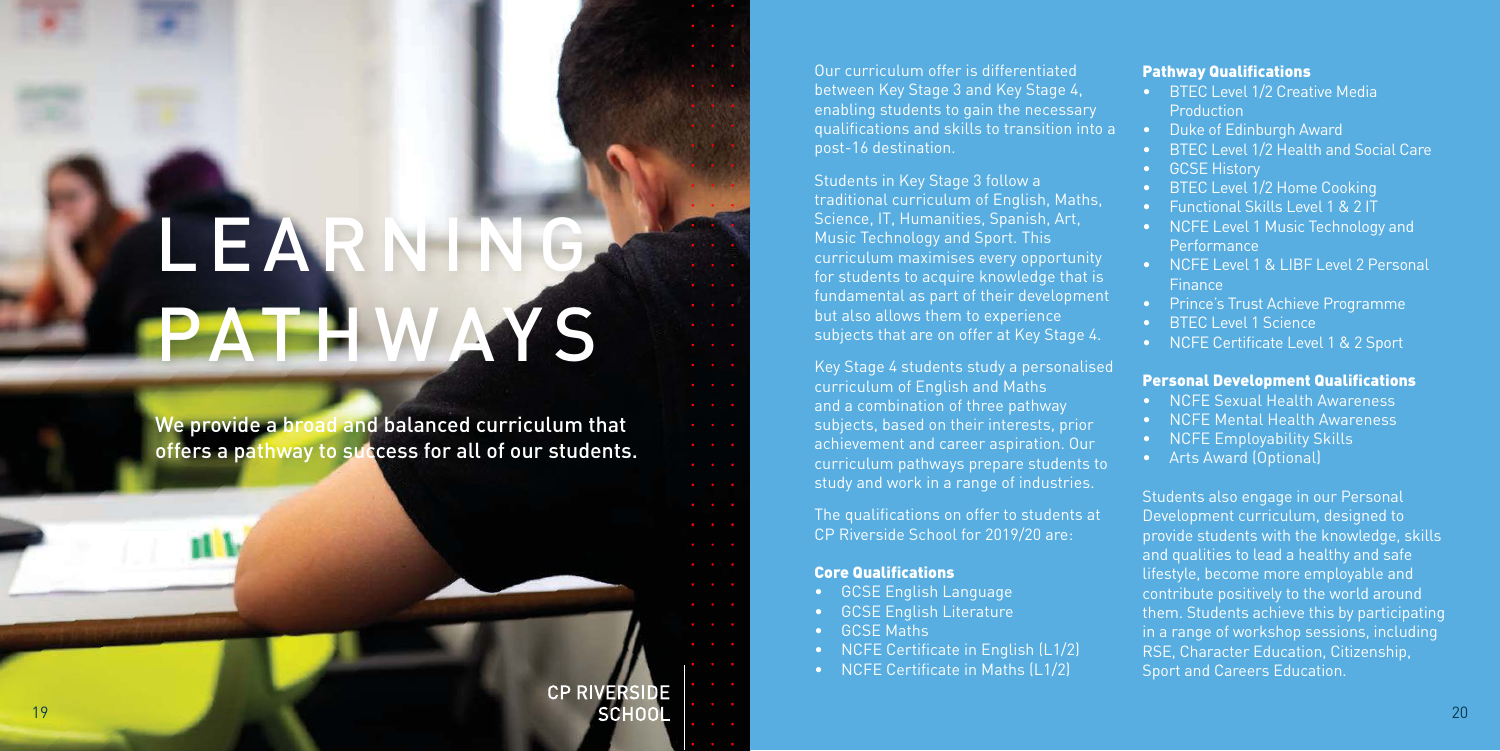Next steps are a high priority at CP Riverside. We seek to ensure that every student who graduates with us in Year 11 has a meaningful and sustainable post-16 destination to move on to. This means something different to each one of our unique students. It may include an appropriate college course, apprenticeship, traineeship or employment with training.

In order to help each of our students to arrive at their intended destination we support in a number of ways:

Students are taught key skills through employability workshops which help them to understand career paths, the job market and the world of work.

- An expert Careers Advisor is in school regularly to offer impartial and independent careers advice on a 1-2-1 basis.
- Work experience is encouraged to give students an insight into work and careers.
- Next Steps sessions are run on a termly basis to prompt thought, discussion and research about students' futures.
- Each student has access to a member of staff who focuses on supporting them with searching, applying for suitable post-16 destinations and interview techniques.
- We help parents to understand how best to support their child and how to navigate the challenges and decisions relating to the next steps
- Students can attend college open days, taster sessions and interviews.
- Our doors are always open we encourage students to come back into school whenever they need support or simply want to share their success stories.

**NEXT STEPS**